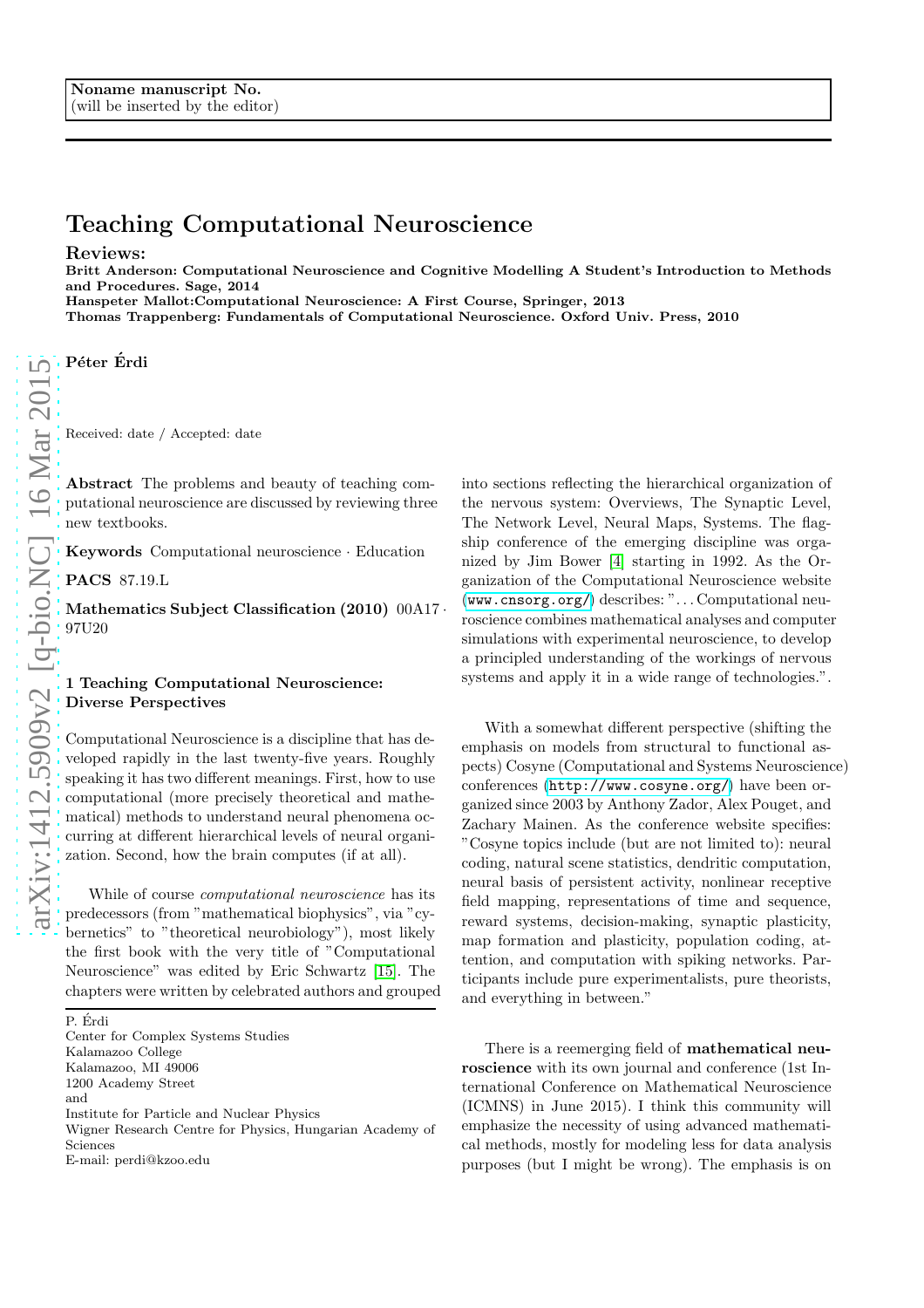the the strict application of dynamic systems theory by using both deterministic and stochastic models.

Computational neuroscience is a prototype of interdisciplinary science, and scientists following different traditions would agree that education is a key component in training new generations of future experts, and helping experimentalists (biologists, clinical scientists, psychologists etc.) to understand what computational model can (and cannot) do.

In this paper three recent textbooks are reviewed. I am going to argue that while there is no reason to believe that it is possible or even necessary to write a single textbook, there are some overarching concepts and methods of computational neuroscience. However, computational neuroscience is taught (i) to students, not only with different backgrounds, but also with different goals; (ii) by teachers with diverse backgrounds; (iii) by reflecting upon different intellectual forerunner disciplines; (iv) occasionally by emphasizing the importance of some specific levels of the neural hierarchy and (v) by emphasizing the importance of different mathematical methods.

## 2 The Motivational Approach

Computational Neuroscience and Cognitive Modeling [\[2\]](#page-7-2) is written by Britt Anderson, MD, a psychologist at University of Waterloo. His motivation is clearly stated: "I find many psychological undergraduates are interested in computational modelling, but that there is not a lot of literature or texts to help them get started. To try and improve that, I took the notes from a seminar I have taught over the last few years, and wrote a textbook.. . . ".

Actually among the four parts of the book only the first two (1: Modeling Neurons, 2: Neural Networks) belong to computational neuroscience in narrow sense, the other two parts (3. Probability and Psychological Models, 4. Cognitive Modeling as Logic and Rules) should instead be taught in Cognitive Science classes.

## 2.1 Modeling Neurons

## What is a Differential Equation?

This chapter is clearly written for those whom this is the first encounter with differential equations. It explains the difference between analytical and numerical solutions, by solving the algebraic equation  $x^2 = 4$ , and shows that an easy computational technique of numerical (as opposed to analytic) calculations is a spreadsheet program. Of course, students should understand what is a  $\bf{D}$  in the  $\bf{DE}$ , so derivatives as instantaneous slopes and the elementary jargon are discussed.

## Numerical Application of a Differential Equation

There is a very simple, non-technical introduction to the idealized behavior of spring, i.e harmonic oscillator (Anderson mentions the joke with the physicists's "spherical chicken" approach). The example makes it clear that before doing anything students should understand the state variables of any system under study. In this simple mechanical example they are the velocity and acceleration. The most common introduction to the methodology of solving differential equations numerically is Euler's method calculating the approximation of the derivative by using small, but finite changes in the variable.

## From Action Potential to Programming Neurons: Integrate and Fire

This chapter briefly introduces the concept of action potential; and the integrate and fire model.The explanation of the underlying physics is restricted to the definition of Ohm's law and Kirchoff's law. It uses a Java applet for solving the Hodgkin-Huxley equations in the condensed form Eq. [1](#page-1-0)

<span id="page-1-0"></span>
$$
\tau \frac{dV(t)}{dt} = RI(t) - V(t),\tag{1}
$$

and explains the meaning of  $dV/dt$ ,  $\tau$ ,  $I(t)$ . The solution of the equation tells the evolution of the voltage, or membrane potential over time. Again, the author suggests to write a spreadsheet program to solve integrate and fire models.

## Hodgkin and Huxley: The Men and Their Model

Part I about neurons is concluded by a chapter about the pioneers, and the emphasis is to explain conductance-based models. A single current is substituted by the sum of individual currents flowing on specific ion channels, giving some hint to the interpretation of the gating variables. Concerning the educational level, there is an explanation in a nice box with the title "What Are the Parentheses for?", where the reader should understand that  $V(t)$  is a number, actually the value of the function  $V$  at the time-point  $t$ .

#### Programming

In addition to spreadsheet programming, Anderson suggests learning Python. While the book certainly can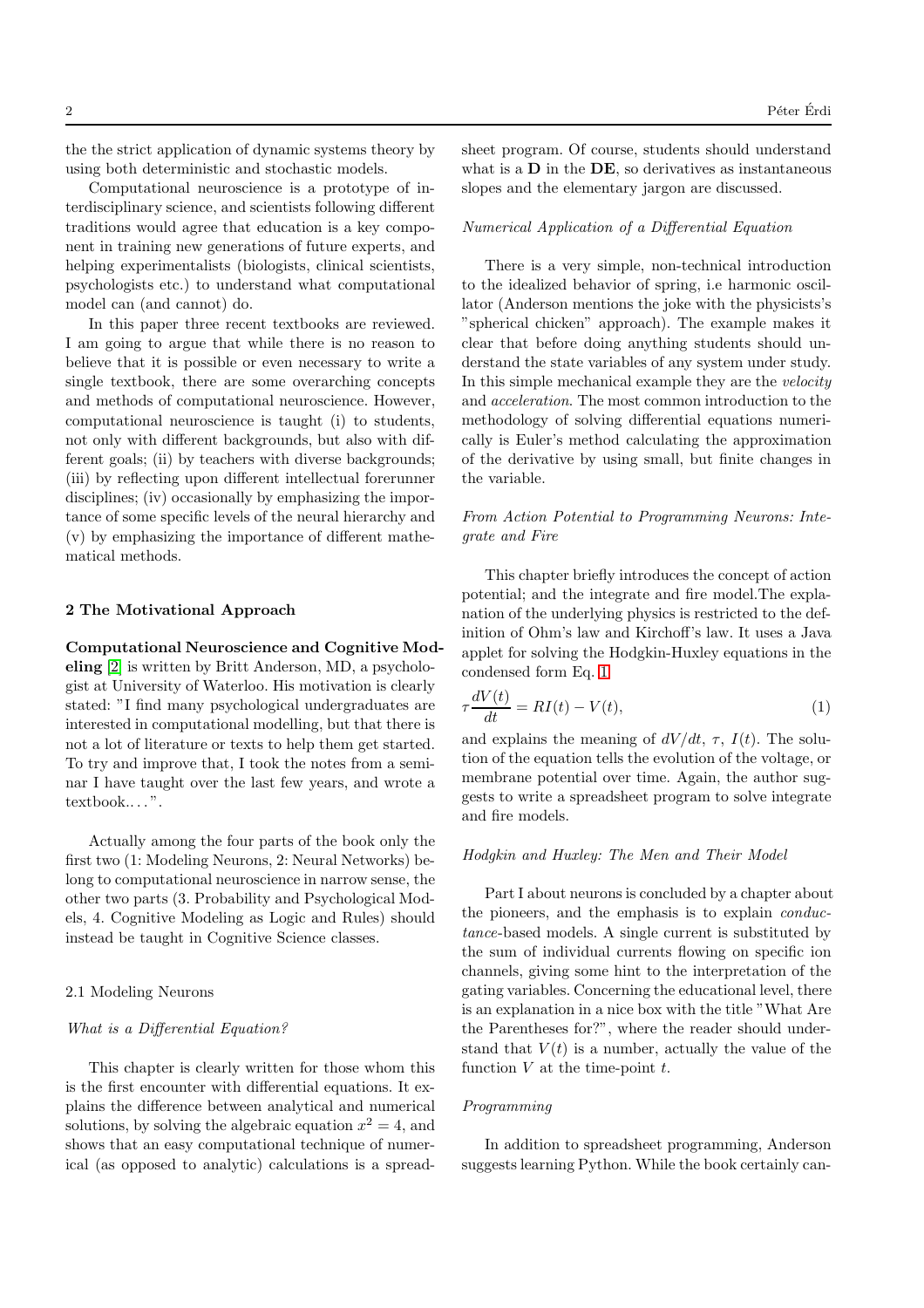not take the place of a programming class, it mentions some elementary concepts of programming, such as declaring variables, controlling structures with loops, and conditions.

#### 2.2 Neural Networks

#### Neural Network Mathematics: Vectors and Matrices

How should we teach the elements of linear algebra for students without technical backgrounds? The first question, of course, Anderson addresses: "What is a Vector?". In addition to the statement that a vector is a list of numbers, there is also some hint about the geometric way of thinking on vectors. A number of basic concepts are mentioned, such as row and column vectors, with a smooth transition to the introduction of the concept of matrices and elementary vector and matrix operations, including inner products, dot product and matrix multiplication.

## An Introduction to Neural Networks

The first question to be discussed is: "What neural networks are?". It is never easy to clarify the subtle connection between biological, real neural networks, and abstract artificial neural networks. The author makes some references to the early history, starting with mentioning McCulloch and Pitts, John von Neumann and his cellular automata, and more generally the emergence of global structures from local interactions. It might be a good exercise for psychology majors to play a little with cellular automata.

One of the best parts of the book is the simple explanation of Perceptron. While it is true that one might decide not to teach any artificial network in a computational neuroscience class, its historical and conceptual importance justifies its place. The geometrical interpretation of the Perceptron learning rule helps students to understand how linear algebra works. The chapter concludes with the description of the delta rule, and with arguments about the necessity of having other neural networks, such as multilayer Perceptron and support vector machines.

## Auto-associative Memory and the Hopfield Net

The Perceptron and its extensions were designed to solve classification problems. Looking back to its historical development, is it reasonable to ask about the similarities and differences between Perceptron and Hopfield nets? Hopfield transferred a mathematical technique from physics (no more details were given). Essentially some remarkable features are mentioned, such as error correction and the ability to complete patterns. Here the book became a little more difficult, students should understand some elementary concepts of dynamical systems, such as the algorithm for calculating the outputs of a Hopfield network. Students should make exercises to understand asynchronous updating algorithms, and to convince themselves about the algorithm's convergence.

#### Programming

Octave programming language is suggested for learning how to write functions, and to implement and use delta functions.

## 2.3 Cognitive Modeling

Part III is about "Probability and Psychological Models", and Part IV is "Cognitive Modeling as Logic and Rules". While I see the importance of these concepts, in my own teaching experience it belongs to a Cognitive science class, and will not be addressed in this review.

## 3 The Systems Neuroscience Approach

Hanspeter Mallot' Computational Neuroscience [\[14\]](#page-7-3) grew out of his notes on lectures delivered to his graduate students in neuroscience. The book provides an essential introduction to computational neuroscience at membrane, cellular, network and systems levels.

## 3.1 Excitable Membranes and Neural Conduction

The books starts with a description of membrane potentials, by mentioning but not writing the Nernst equation. It continues with the Hodgkin-Huxley theory. Based on the example of conductance change it is explained what is a differential equation and its solution. By explaining the physiology and kinetic models of potassium and sodium channels of the original (spatially homogeneous) Hodgkin-Huxley model, a 4D ODE is specified, and a hint is made that such kinds of equations can only be solved numerically. The two-dimensional approximation of the model (the FitzHugh-Nagumo model), or at least its qualitative properties can be studied analytically. The book does not go into detail about how changes in the input parameter lead to transitions from equilibrium to oscillatory response.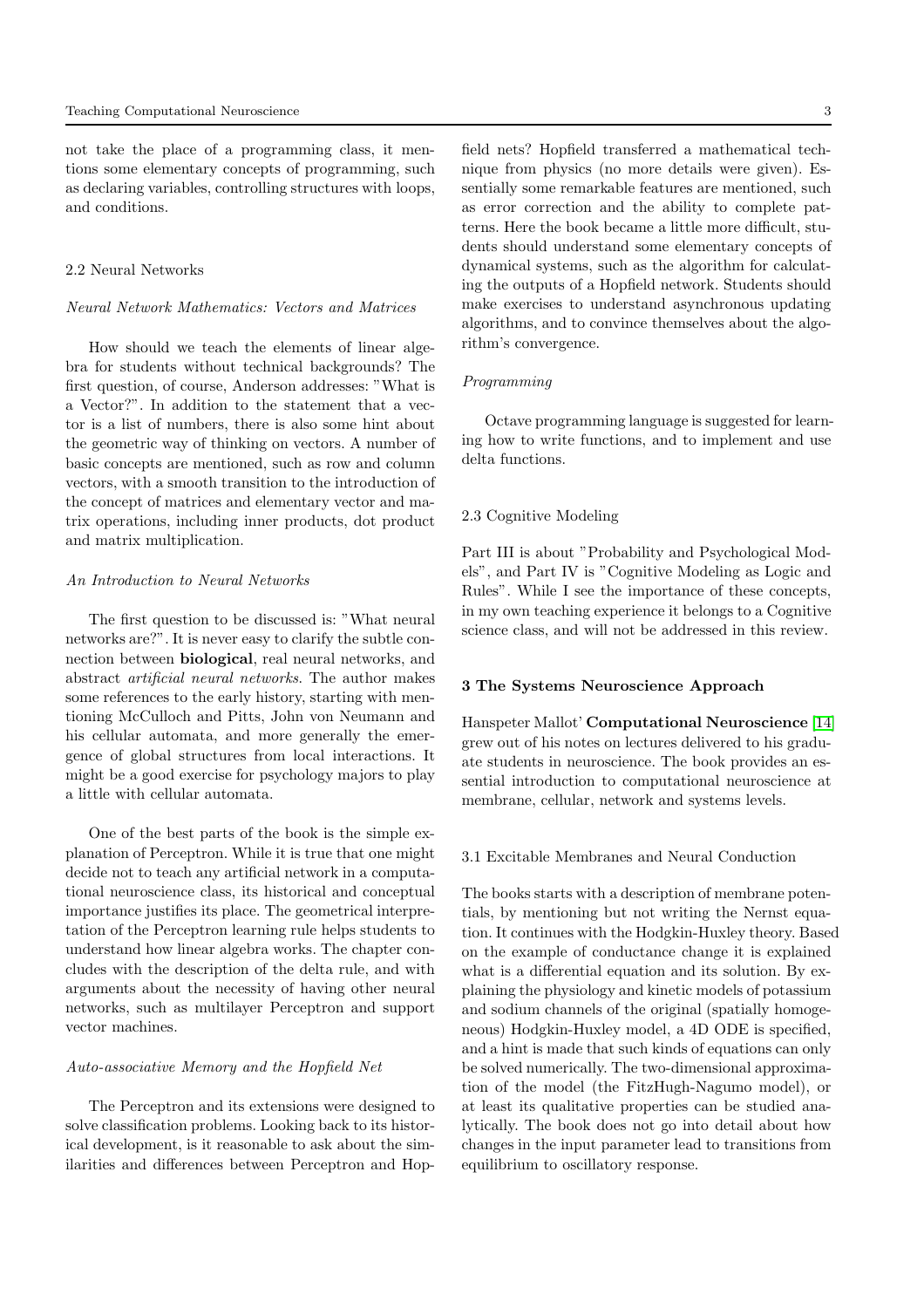It is always difficult to decide how to teach concepts such as the spatio-temporal propagation of action potentials. The explanation requires some knowledge of basic concepts of partial differential equations. There is a section on passive conduction to give an intuitive introduction to the cable equation, and to combine this equation with the kinetic equations to channel models

# 3.2 Receptive Fields and the Specificity of Neuronal Firing

How neurons integrate activities in space and time is an important topic for understanding the functions of specific neurons. The superposition principle states that stimuli coming from different space points can be added. The rigorous understanding of the concept of the receptive field function  $\Phi(x, y)$  requires advanced math, such as the theory of linear operators, which belongs to field of functional analysis. The phenomenon of lateral inhibition, i.e. the reduction of the activity of neighboring cells already demonstrated by Mach, and it is related to the notion of convolution. Its understanding needs some insights about integral equations. Tuning curves describe the response of a neuron for different stimulus parameters.

Simple receptive fields are isotropic or show rotational symmetry, and they are well modeled by the Gaussian function. To describe orientation-dependent effects the celebrated Gabor function is extensively used. The *Gabor function* is generated by multiplying sinusoidal and Gaussian functions.

The relationship between the set of all stimulus and the set of possible excitatory responses in the general case is described by nonlinear operators. Static nonlinearities in receptive fields (such as threshold, saturation and compression) are illustrated. There is some explanation of the concept of Volterra kernels, for purely temporal systems.

Motion detection is identified to calculate velocity and direction. The computational problem was suggested to be solved by designing coincidence and/or correlation detectors. From and educational perspective it requires the knowledge of some elementary probability theory. The author jumps suddenly to introduce auto- and cross-correlation functions, and hopefully most students have the background to understand them. It might have been a reasonable question to ask what type of computations can be implemented by single cells, and what should remain for neural networks.

#### 3.3 Fourier Analysis for Neuroscientists

I read this chapter with great interest . It starts with examples of light spectra, acoustics, vision and magnetic resonance tomography. Terms such as "spectrum" and "Fourier decomposition" appear. Mathematical concepts from complex numbers to Gaussian convolution kernels have been reviewed. Eigenfunctions and eigenvalues are introduced as characteristics of the operator connecting input images and activity distributions. The eigenfunctions of convolution is explained in detail, using both real and complex number notations.

The basic theory of Fourier decomposition is based on the fact that most functions can be expressed with the linear superposition of sine and cosine functions. Via the convolution theorem the construction leads to algorithms for finding the coefficients of the Fourier series. Generalizations for non-periodic functions and for higher dimensions were also given.

## 3.4 Artificial Neural Networks

I decided not to review ANN in detail. From an educational point of view the mathematics explained here is the dot product and matrix operations. Two fields of applications, namely classification and associative memory are discussed.

#### 3.5 Coding and Representation

This chapter contains two parts, population code and retinotopic mapping.

There are different possibilities of coding with neural activity. Intensity code means that the activity of a neuron is a monotonous function of a coded parameter. Channel coding and population coding are used more frequently. While population code needs more neurons to encode some parameter value of a stimulus, it still looks superior to others, e.g. it leads to better resolution.

The section about information content of population codes is used to explain the basic notions of information theory. The celebrated concept of the center of gravity estimator for reading a population code is described.

The last section about retinotopic mapping is written based on the research the author did himself with Werner von Seelen (who actually wrote the Foreword of the book) in the 1980s. In terms of mathematics the problems is describing the coordinate transformation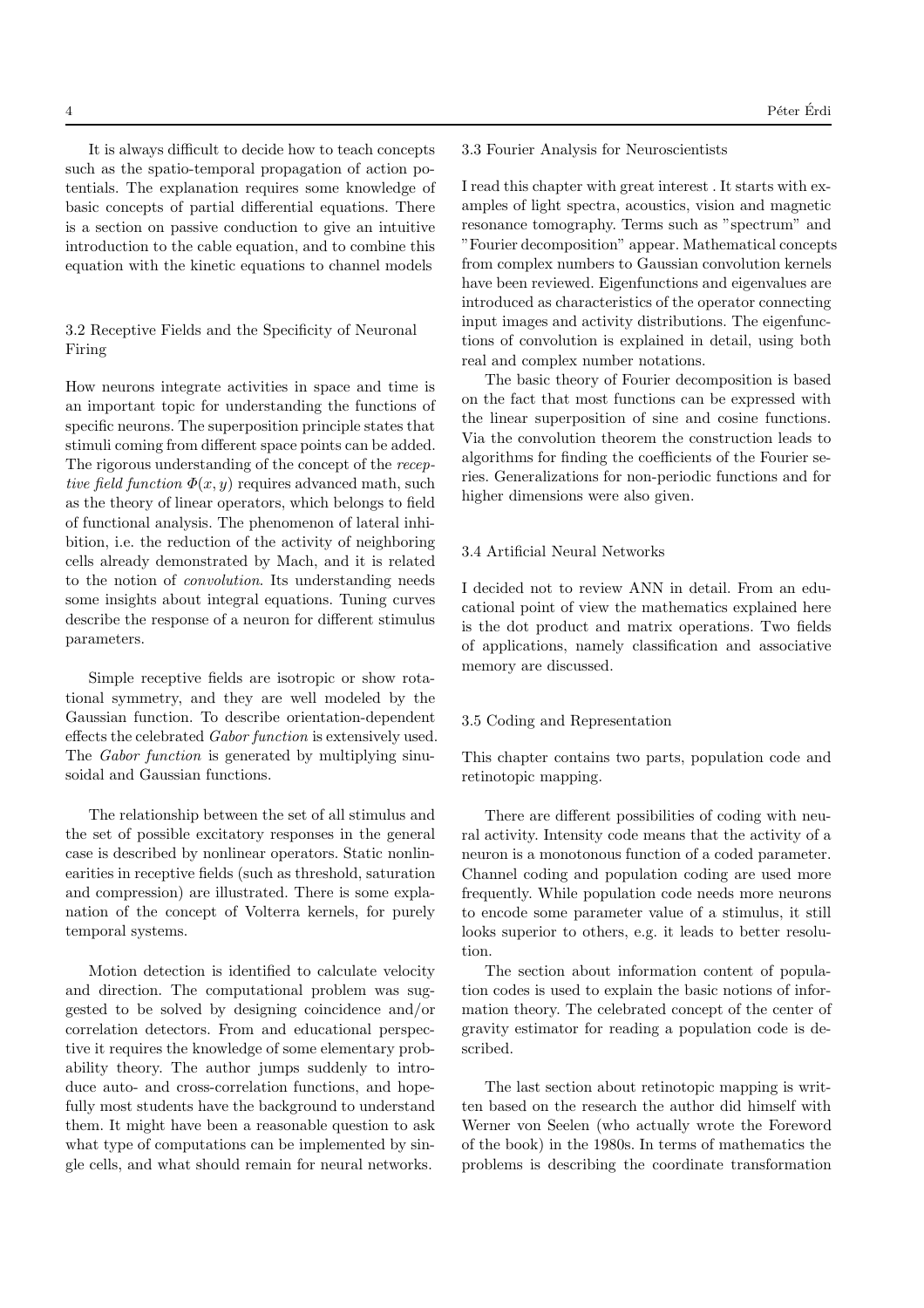from retina to visual cortex. Conformal maps and logpolar mapping are the appropriate tools to describe the geometry of retinotopy.

#### 4 The Computational Approach

Thomas Trappenberg's Fundamentals of Computational Neuroscience [\[16\]](#page-7-4) is a comprehensive textbook for advanced graduate students, It tries to teach the minimally necessary neurobiology that a computational science student should know. In terms of using mathematics the author takes a pragmatic approach, mentioning mathematical concepts when explicitly used. Some elementary textbook notions of linear algebra, calculus, numerical solutions, probability and information theory and some introduction to MATLAB were put into the Appendix. I found the book very carefully and clearly written and its spirit is close to that I am using in classes.

The book has three main parts (Basic Neurons, Basic Networks, System-Level Models) following the spirit of bottom up modelling, preceded by a nice introduction to computational neuroscience. Of course, it is somewhat a matter of personal taste how to write briefly about such questions as "What is computational neuroscience?", "What is a model?", "Is there a brain theory?", and "A computational theory of the brain".

## 4.1 Basic Neurons

based models, with a little biology about cellular morphology, synapses, ion channels and membrane potential. After writing about synaptic mechanisms, it explains the problem of modelling synaptic response, maybe a little too early. This section seems to be a little dense, and between the explanation of Kirchhoff's law and Ohm's law there is a short introduction to differential equations. The next sub-chapter explains the generation of action potential and the Hodgkin-Huxley equations followed by some elements of numerical integration, and its implementation with MATLAB. Cable theory uses partial differential equations (actually it is a parabolic, and not a hyperbolic equation, as it is written). The spatial discretization of neurons leads to compartmental models, and the reader get some reference to the two most frequently used neuron simulators (GEN-ESIS, NEURON).

The next chapter comprises two reasonable topics: why and how to simplify neurons, and how to treat the dynamics of neural populations. Trappenberg writes correctly: one trivial reason is to make possible calculations with large number of neurons, but conceptually more importantly to get an insight into the skeleton mechanism of the generation of emergent network properties. It is somewhat arbitrary, what is a good order to explain different models. Here first we see leaky integrate-and-fire neuron, then spike response model, Izikievich neuron and McCulloch-Pitts neuron. (I like to teach following the historical development, teaching McCulloch-Pitts model first.) One challenge is to explain the the response of neurons for different (constant, and time-dependent) inputs. While the integrate-andfire models neglect the details of subthreshold dynamics, the Izikievich neuron is a nice compromise between biological plausibility and computational efficiency. All the previous models are deterministic, and cannot describe the inherent random character of neural firing. Somehow stochasticity should be put to the models. The book actually does not mention the methods grew up from the classical paper of Gerstein and Mandelbrot [\[7\]](#page-7-5) which consider the membrane potential change as a random walk. Spike-time variability can be explained with the introduction of stochastic threshold or reset. The noisy integrator puts the randomness to the input.

This part starts with a chapter on neurons and conductance finding), correlation codes and coincidence detectors are One of the main challenge in theoretical neurobiology is to understand the nature of neural code: what is the relationship between firing patterns and behavior. There is a somewhat different question about the relationship between sensory stimuli and neural activity patterns. Rate code (going back to Lord Adrian's explained, though maybe a little more about temporal coding is missing.

> While we are still discussing single neurons (more or less: there is a section about population dynamics to be studied again in a later chapter). The state of the population of neurons can be characterized by some population activity vector. Actually the vague concept of cell assembly (or local pool, based on the terminology used in the book) suggests that cells in a certain pool have common features. I miss something more about mesoscopic neurodynamics. (We worked slowly twenty years ago on a model of large populations of neurons. What we saw is that a "mean field" approach is not enough, and the behavior at least as for an "average cell" - which is a hypothetical neuron receiving the average synaptic input calculated by a statistical approach - is also necessary.) The chapter finishes with two clearly written sections; one describes the different activation (or transfer) functions, and the other networks with non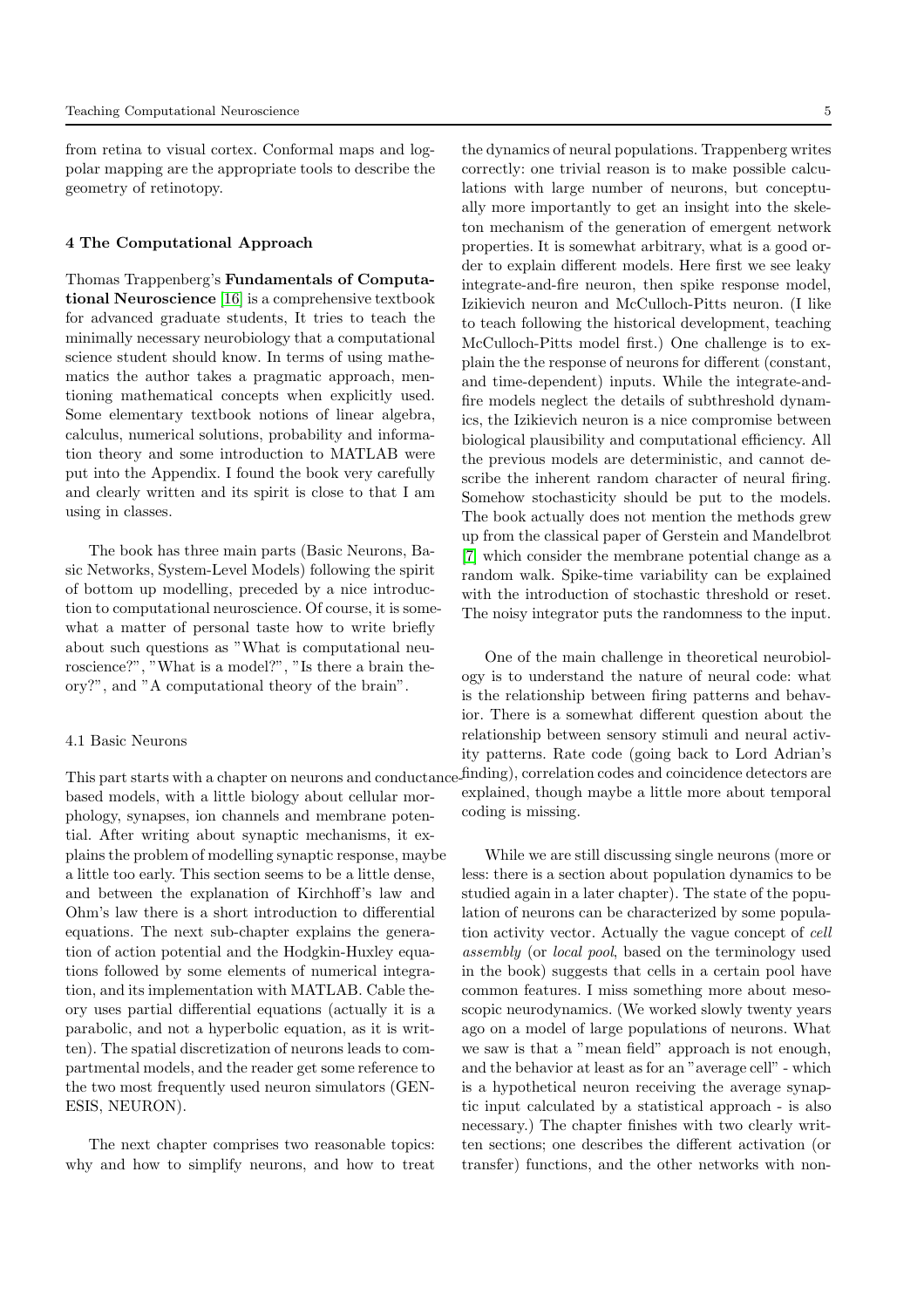classical synapse taking into account nonlinear interactions among neurons.

What might be more complicated than one neuron? Two neurons connected by a synapse. While the connectivity matrix of a network is able to store memory traces, learning is related to the mechanism of synaptic modifiability to be described by (generalized) Hebbian learning algorithms. As the book correctly reflects, Hebbian learning mechanisms first explained psychological (and not neural level) phenomena, such as learning by associations, and conditioning. Going downwards on the ladder, then the physiological basis of plasticity is given. As it is well known, the identification of the cellular mechanism of synaptic plasticity (related to the long term potentiation and long term depression) was given a quarter century later after the proposal of the Hebbian mechanism. Actually for me it was very useful to learn about the work of Alan Fine and Ryosuke Enoki about their plasticity experiments by combining paired-pulse facilitation and calcium imaging of single synapses. At even lower level, the biochemical pathways related to the role of NMDA receptors and calcium ions is discussed.

While Hebb described his rule verbally, there are now many variations of mathematical forms of the phenomenological learning rules. Again, as a matter of taste, Trappenberg starts with a newest rule (spike timing dependent plasticity); the book does not mention what it is now well known: that there was an early discovery of the phenomenon by Levy and Steward 1983 [\[13\]](#page-7-6). I am comfortable with the way of presentation (but we did a different approach in the second edition of Michael Arbib's wonderful Handbook of Brain Theory [\[3\]](#page-7-7)). Also, the last (very well written) section on synaptic scaling and weight distributions should have been written within the section on mathematical formulation.

#### 4.2 Neural networks

There is a very difficult question without a clear answer: What to teach about neural organization? Trappenberg discusses large-scale neuroanatomy and hierarchical organization, the layered structure and the modular organization of the cortex (according to my biased view, John Szentágothai (and also Valentino Braitenberg) might have been mentioned).

I am not totally sure whether random networks should be studied emphatically Actually, Anninos and his colleagues are mentioned, but more precisely they considered neural networks with features described as "randomness in the small and structure in the large". The remaining part of the chapter about more physiological spiking networks based on Izikievich is plausible, and appropriate for demonstrative simulations. From an educational perspective it is not convincing that spectral analysis and fast Fourier transformation mentioned without telling anything about them.

The chapter about feed-forward networks belongs mostly to artificial neural networks, and according to the spirit of this review I don't discuss it in details. The single and multilayer perceptron and support vector machine are clearly presented for classroom teaching.

Cortical maps between two regions are used to represent features. One of the main principles of neural organizations states that maps often have a topographic character, i.e. neighboring areas represent neighboring features.The normal ontogenetic formation and the plastic response of these maps for certain lesions have a common mechanism modeled by self-organizing algorithms. The famous Willshaw - von der Malsburg model and the Kohonen algorithm are the paradigmatic examples of these algorithms. Maps get newer training input patterns, but they should preserve their basic properties. The general problem "how can a system retain old memories but learn new ones" is called as the stabilityplasticity dilemma [\[9\]](#page-7-8).

In certain applications it is plausible to use continuous space coordinates instead of discrete neurons, so the appropriate dynamic model to describe spatiotemporal activity propagation would be a partial differential equation. In the general case the system is nonautonomous, since the input is time-dependent. However, the activity dynamic at a certain point depends on other spatial coordinate taken into account by an integral (kernel). Gaussian function and the Mexican-hat functions are characteristic examples of centre-surround interaction kernels. The dynamics lead to different qualitative states. One of them is characterized by a stable active region even after the removal of external input, so memory can be stored. Mathematically the construction leads to continuous attractors. Again, from an educational perspective it is disadvantageous that we have not yet read about the simpler concept of point attractors. Inferior temporal cortex, prefrontal cortex implementing working memory and hippocampus' involvment in space representation are illustrative examples of the computational concept.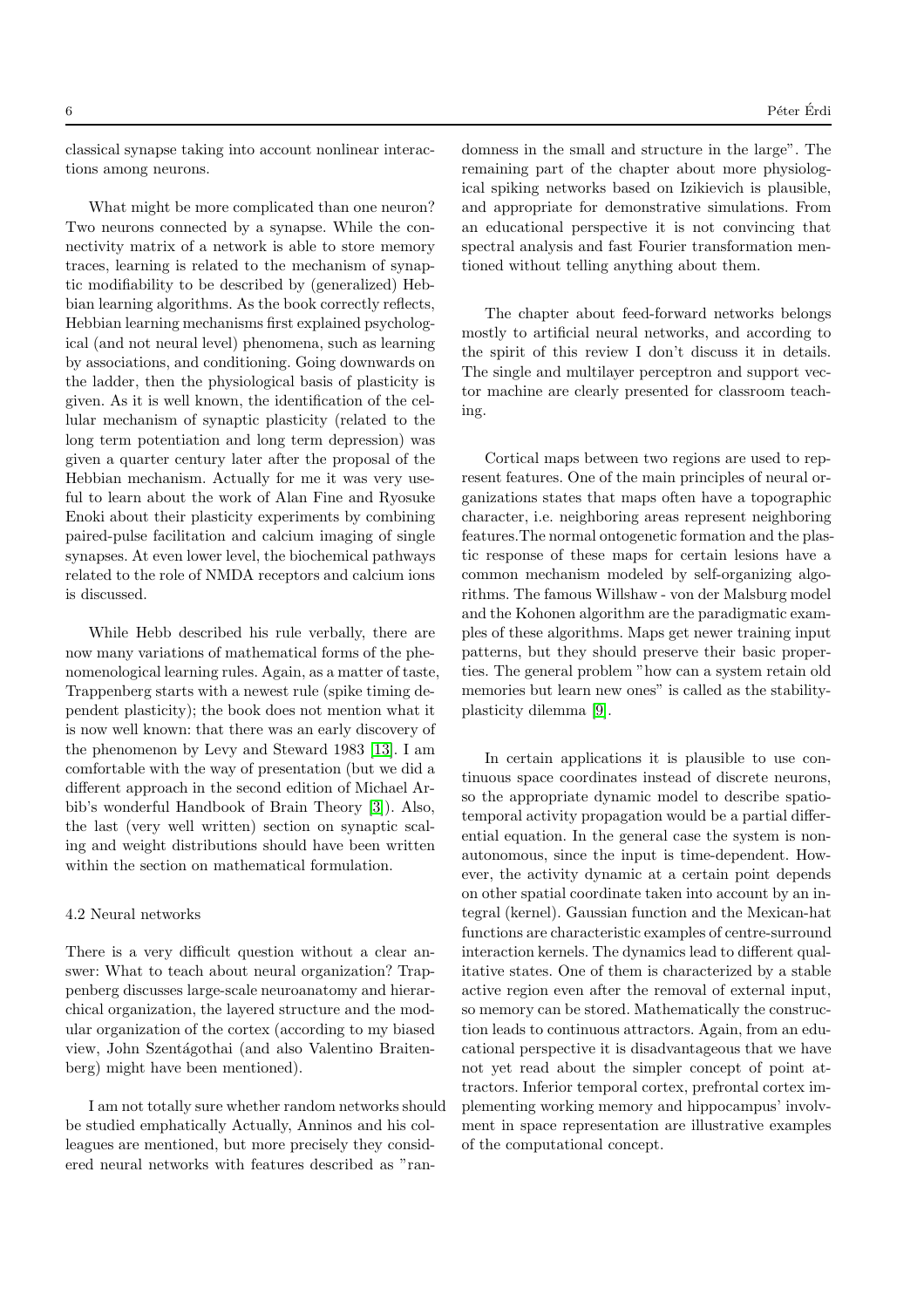The main goal of the chapter (Recurrent associative networks and episodic memory) is to show how recurrent neural networks might be the anatomical substrate of associative (specifically auto-associative) memory. Autoassociative memory basically does pattern completion. The reentrant connections among the pyramidal cells of the hippocampal CA3 region implement a network capable of storing and retrieving, (at least static) input patterns. While there were forerunners and followers, John Hopfield [\[11,](#page-7-9)[12\]](#page-7-10) popularized an abstract network implementing point attractors mostly for the physicist's community (and it cannot be denied that Google Scholar gives altogether twenty-thousand citations for the two papers.).

Section 8.2 nicely describes the standard math coming from the physicists theory of phase transitions of the spin glasses. A remarkable feature of the attractor neural networks is their noise tolerance of the stored memories. While the original work (and the underlying mathematical theorems) are based on rather restrictive assumptions, simulation results generally permit the extension of the theory. In this book some important further studies, such as the effects of dilution (i.e the deviation from the fully connected networks), and for nonrandom, but correlated, input patterns are discussed. There is one neglected problem with attractor neural networks, that Trappenberg also does not mention: real neural systems processes time-dependent inputs, so the differential equations set to describe their dynamic behavior are non-autonomous. Non-autonomous systems don't have attractors in the general case.

I find it somewhat arbitrary both the "where" and the "how" of discussions of the dynamic systems and chaotic attractors. I might be biased, but I think a separate chapter on the dynamic approach would be useful. Between the point attractors and chaotic regimes the very important neural oscillators should have been studied. The Cohen - Grossberg theroem is extensively described. I would have liked to see Hirsch's celebrated paper [\[10\]](#page-7-11), which gives a more generalized but still operative study of the problem. Also, both the structural basis and the functional significance of the chaotic neural network (see e.g [\[17\]](#page-7-12) might have been discussed.

## 4.3 System-Level Models

Section nine (Modular networks, motor control, and reinforcement learnig) and ten (The cognitive brain) are about system level models, and I find them somehow the less convincing part of the book. I acknowledge

the important aspects of the discussed topics. Modular mapping networks, coupled attractor networks, sequence learning, complementary memory systems, motor learning and control, reinforcement learning are all important topics. However, I somehow missed the coherent story line. Mixture of experts is clearly a topic in machine learning. "Sequence learning", gave a partial answer about what to do with (at least some specific) time-dependent inputs. It would have been possible to show either motor sequence learning, or to discuss the role of the hippocampus in sequence learning.

Obviously it is very difficult to write a short chapter about the cognitive brain. What should be the illustrative examples are a matter of taste. The first two examples Trappenberg chose are attentive vision and the interconnecting workspace hypothesis. I find very important and also well-written the section about the anticipating brain. A large school of computational neuroscience adopts the top down computational approach. The starting point is that the brain builds a model of the external world and generates hypothesis about the consequences of possible actions. The formal framework to formulate the predictive power is probabilistic. The subsection on probabilistic reasoning and Bayesian network briefly discusses a technique for analysis. The main corpus of the book is ended by the adaptive resonance theory, Any author has the right to decide how to finish a book.

# 5 Computational Neuroscience: A Wonderful Subject to Teach and Learn

The discipline of Computational Neuroscience discusses mathematical models, computational algorithms, and simulation methods that contribute to our understanding of neural mechanisms. Students can learn the basic concepts and methods of computational neuroscience research, and absorb some knowledge of neurobiological concepts and mathematical techniques.

What are the goals of teaching computational neuroscience? The first goal is to teach WHY mathematical and computational methods are important in understanding the structure, function and dynamics of neural organization. The second goal is to explain HOW neural phenomena occurring at different hierarchical levels can be described by proper mathematical models.

The books under review took some different perspectives, had different goals, and it is good to see that teachers have alternatives. and there are not the end.